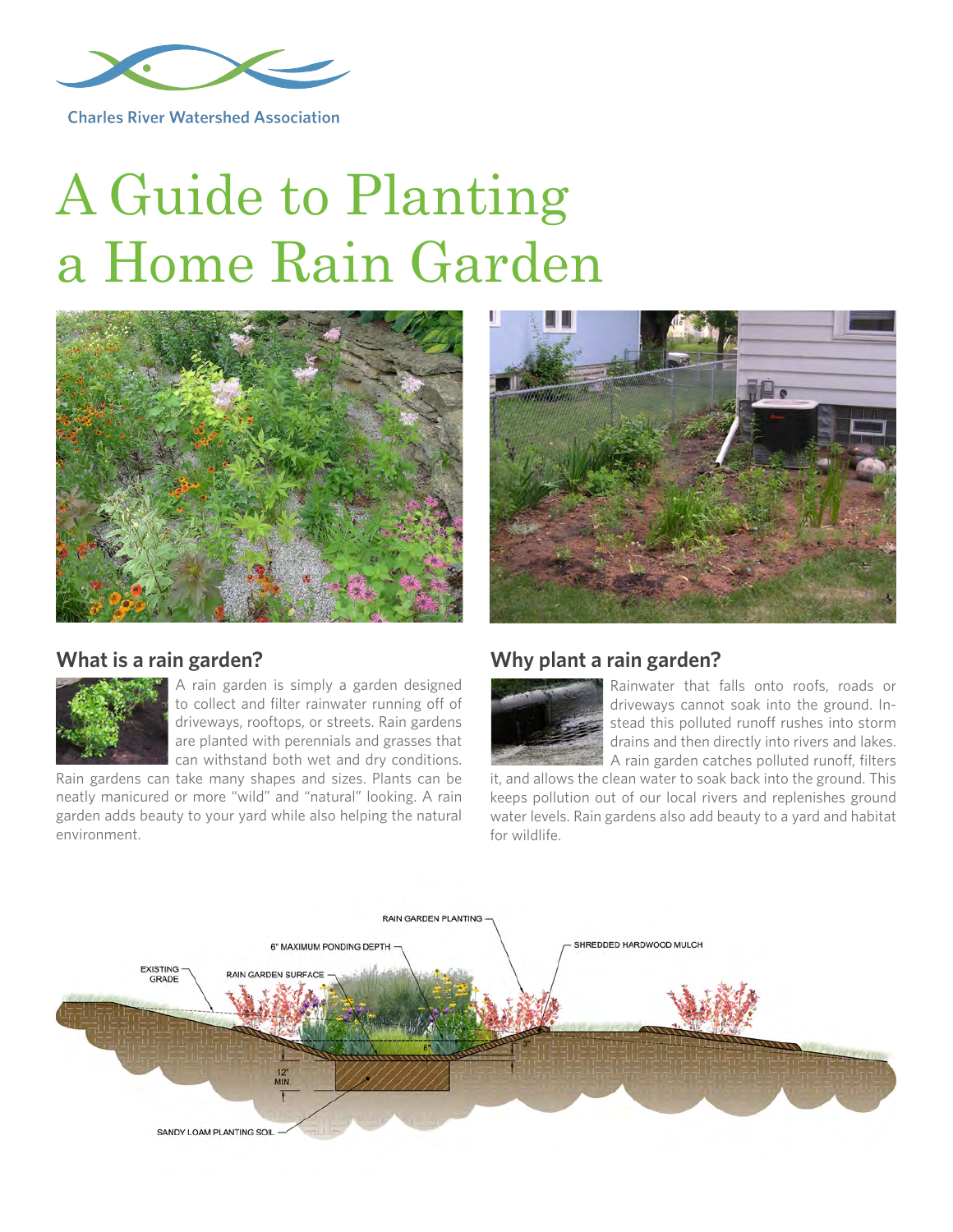# How to Plant a Rain Garden

Rain gardens are carefully engineered, but you don't need to be an engineer to build one! Follow these basic steps and you can enjoy your very own rain garden for years to come. Building a rain garden is a simple and rewarding task that will improve your own property and the natural environment. With the right site, design, soil, and plant selection, your rain garden can clean stormwater runoff, improve water quality, build biodiversity and wildlife habitat, and bring beauty to your backyard!



#### **Step 1: Choose your site**

Identify a spot for your rain garden that can collect water from your roof or driveway. Sites should be near a downspout to collect roof runoff or downhill of your driveway to collect runoff from it. Avoid steep slopes, rocky areas and areas that often puddle. Set your rain garden about 10 feet away from your foundation and direct any overflow away from the foundation. Once you have selected your site, check your soil to ensure it will infiltrate water (see box at lower right).



#### **Step 2: Design the garden**

Sizing a rain garden to hold runoff from a one inch rain storm is a good target, although smaller rain gardens can still make a big difference. To figure out the ideal size for your garden, measure the area in square feet (length x width) of the roof or driveway that your rain garden will collect water from and then divide by 6. This gives you the target size for your rain garden in square feet. Smaller rain gardens will also work, just provide an over-





#### **Step 3: Prepare the ground**

flow point where water can exit the rain garden once full.

Before you start digging, always call 811 to avoid disturbing buried utility lines. Mark out the area where you will build your garden and remove 9-12 inches of soil from that area. If your site is able to infiltrate water in less than 6 hours, mix some of the soil you excavated with compost and add to the garden. Otherwise, use garden soil from a garden center. Do not add fertilizer. Fertilizer will make it harder for the rain garden to do its job. If directing stormwater into your garden via a downspout, position the outlet in the garden and add stones around the opening to help slow the water and avoid erosion, being careful not to block the outlet.



## **Step 4: Landscape the garden**

Garden edges can be sloped or vertical. If the garden edge is vertical, consider reinforcing with edging stones. Lay out the plants in the garden. Avoid blocking short plants with taller plants. For a great looking garden, group plants in odd numbers, and avoid planting in straight lines. Next, dig holes for each plant. Each hole should be as deep and twice as wide as the plant's root structure. If the plants are root-bound, try to loosen up the roots before planting them. Place the plants in each hole and cover with soil. Make sure to water your plants thoroughly.



#### **Step 5: Maintain your garden**

For the first 1-3 months, your new rain garden will need extra care. When it does not rain, water your garden once a week with 1 inch of water (about half a gallon of water per square foot). After the plants have been established, you no longer need to water your garden. Weed your garden regularly, especially during the first couple of months. As the plants age, remove any dead branches or plants and prune shrubs and trees as desired. Check the areas where water enters and exits the garden for signs of erosion. Fix any problems and add additional stones if necessary. Check the garden for excess sediment and shovel out as necessary. If your property changes hands, make sure to inform the new owner(s) about the special value and function of the rain garden.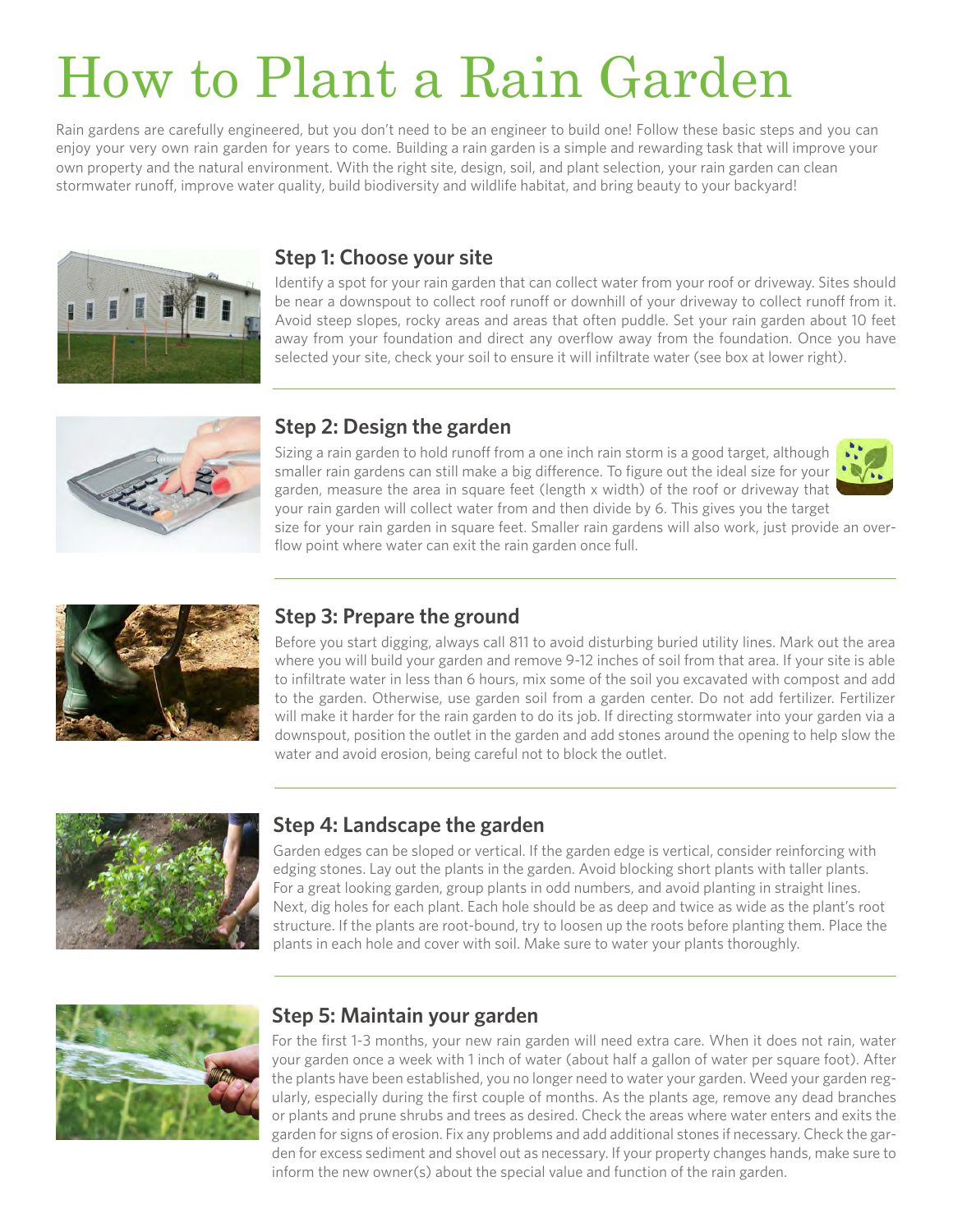Blue Flag Iris **State Cinnamon Cinnamon Fern** Cardinal Flower

## **3 easy steps to check your soil**

An infiltration test determines how fast the soil can soak up water. Properly draining soil is necessary to prevent standing water from accumulating in your rain garden.

- 1. Dig a hole 6-8 inches deep and 6-8 inches in diameter at the location you chose for your rain garden.
- 2. Fill the hole with water.
- 3. Time how long it takes for the water to soak into the ground.

If it takes less than 6 hours for the water to soak in, then your location is perfect for a rain garden. If it takes between 6-24 hours, you can use the site, but will need to add additional soil. If it takes more than 24 hours for the water to soak in, you should pick a different site for the rain garden.

## **Supplies and tools**

The following supplies can be bought at a gardening supply or hardware store:

- Rain garden plants (see back page)
- Soil and/or compost
- Downspout extender (optional)
- Stones (optional)

You will also need the following tools:

- Measuring tape
- Shovel and trowel
- Hose or bucket
- Gardening gloves
- Rototiller (optional)

# **Choosing the best plants**

 A rain garden best supports plants that can tolerate both wet and very dry conditions. Native plants are well adapted to local conditions and will provide habitat for birds, butterflies and other wildlife. Edible plants should be avoided.

Determine whether your garden is in the sun or shade and choose plants accordingly. Consider during which season the plants will bloom and how they will look together in the garden. When planting, keep in mind each plant's mature size and plan for future growth. Below are some examples of possible plants for your garden.

Switchgrass Soft Rush Little Bluestem Winterberry Holly